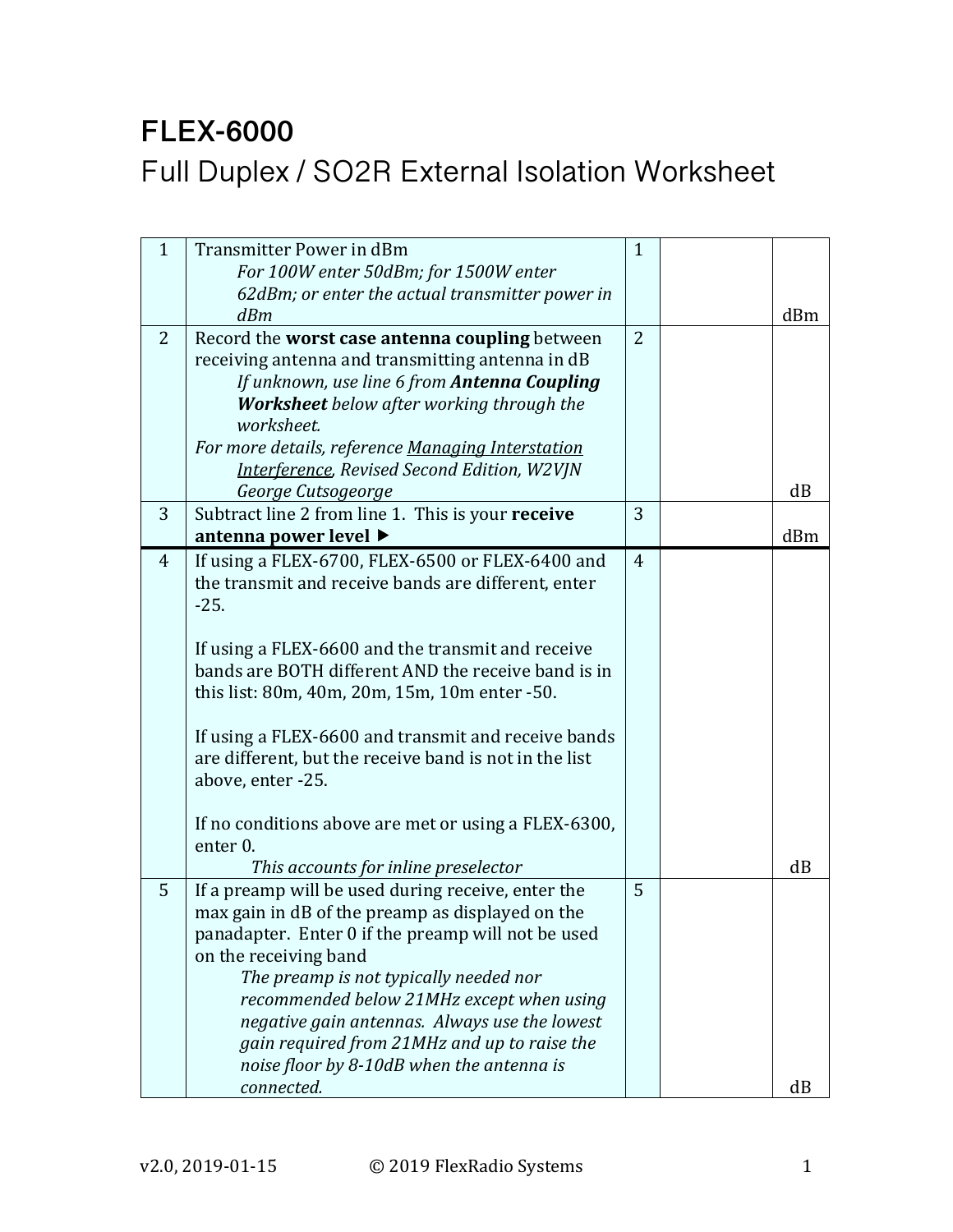| 6              | Add lines 4 and 5. This is your SCU gain or loss $\blacktriangleright$ | 6 | dВ  |
|----------------|------------------------------------------------------------------------|---|-----|
| $\overline{7}$ | For FLEX-6300 or FLEX-6400 enter 7, for FLEX-                          | 7 |     |
|                | 6500, FLEX-6600 or FLEX-6700 enter 9                                   |   |     |
|                | This is the radio overload start in dBm                                |   | dRm |
| 8              | Add lines 3 and 6. This is your highest external                       | 8 |     |
|                | receiver signal level $\blacktriangleright$                            |   | dRm |
| 9              | Subtract line 8 from line 7. This is your external                     | 9 |     |
|                | power margin $\blacktriangleright$                                     |   |     |
|                | A positive value indicates margin and a negative                       |   |     |
|                | value indicates that more isolation is needed                          |   |     |

## Antenna Coupling Worksheet

| $\mathbf{1}$ | Connect transmit antenna on either ANT1 (or          | $\mathbf{1}$   |     |
|--------------|------------------------------------------------------|----------------|-----|
|              | ANT2). Place receive antenna on XVTR.                |                |     |
| 2            | Open two panadapters and select the transmit         | $\overline{2}$ |     |
|              | band in both the receive and transmit panadapter     |                |     |
| 3            | Place a slice receiver on the same frequency in both | 3              |     |
|              | panadapters. Select one as the transmitter.          |                |     |
| 4            | Set transmit slice transmit antenna to ANT1 and      | 4              |     |
|              | receive slice receive antenna to XVTR                |                |     |
|              | Set TUNE power to 1W out using the slider in         |                |     |
|              | <b>SmartSDR</b>                                      |                |     |
| 4            | In sideband or CW, depress TUNE and verify 1W        | 4              |     |
|              | output. Record the calculated output power in        |                |     |
|              | dBm (taking into account any amplifiers in line).    |                |     |
|              | If tune power is 1W and there are no amplifiers,     |                |     |
|              | write 30 (dBm).                                      |                | dBm |
| 5            | Record the highest achievable receive signal         | 5              |     |
|              | reading                                              |                |     |
|              | Turn any antenna rotators such that maximum          |                |     |
|              | receive power is seen in the panadapter on the       |                |     |
|              | receiving panadapter. The most accurate              |                |     |
|              | reading can be achieved by hovering the mouse        |                |     |
|              | over the slice receiver signal meter.                |                | dBm |
| 6            | Subtract line 5 from line 4. This is your worst-case | 6              |     |
|              | antenna coupling ▶                                   |                | dB  |